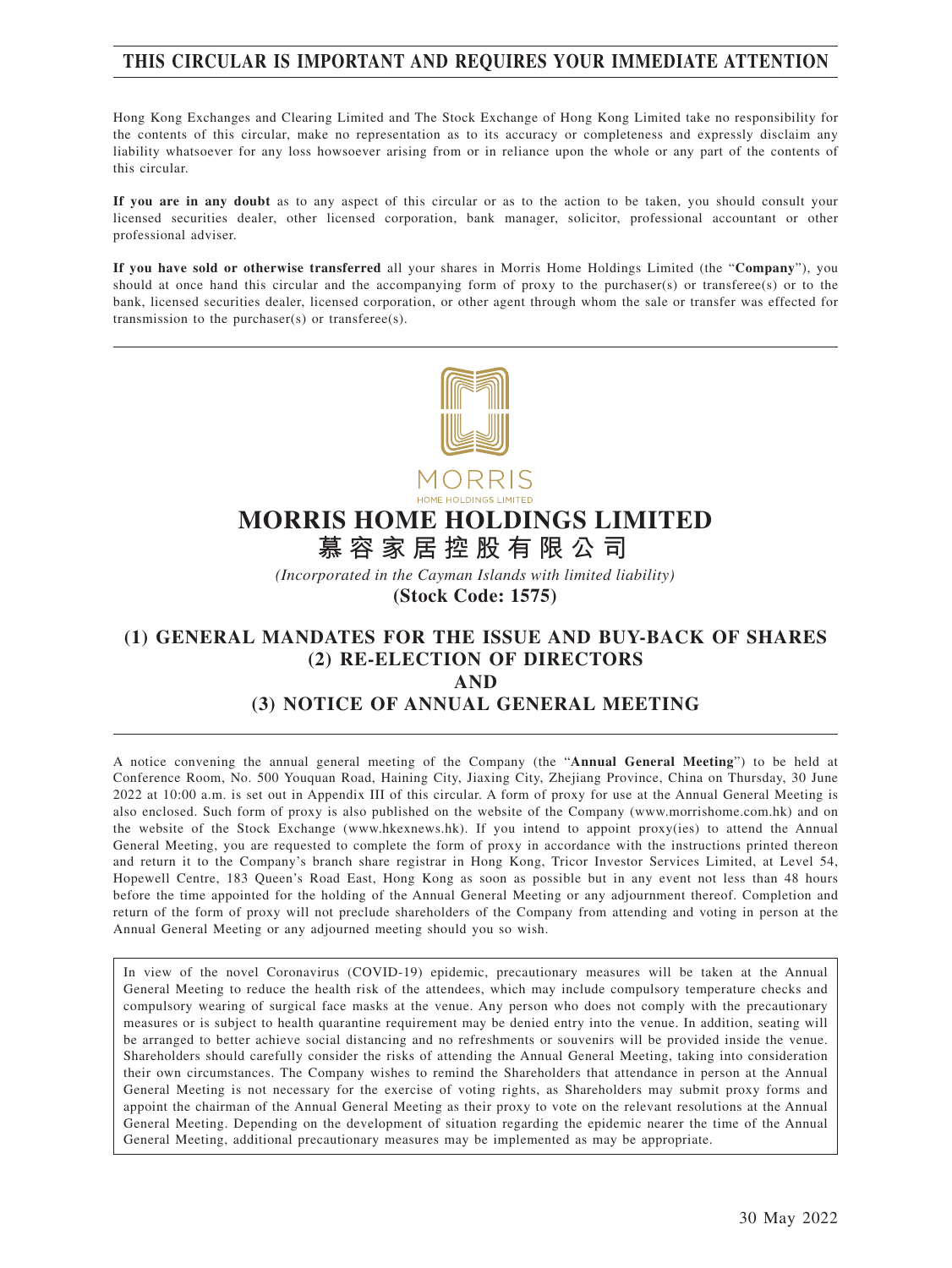# **CONTENTS**

# *Page*

|  |                                                                  | 3  |
|--|------------------------------------------------------------------|----|
|  | Appendix I — Explanatory Statement on the Share Buy-back Mandate | 8  |
|  | Appendix II - Details of the Directors to be Re-elected          | 11 |
|  |                                                                  | 15 |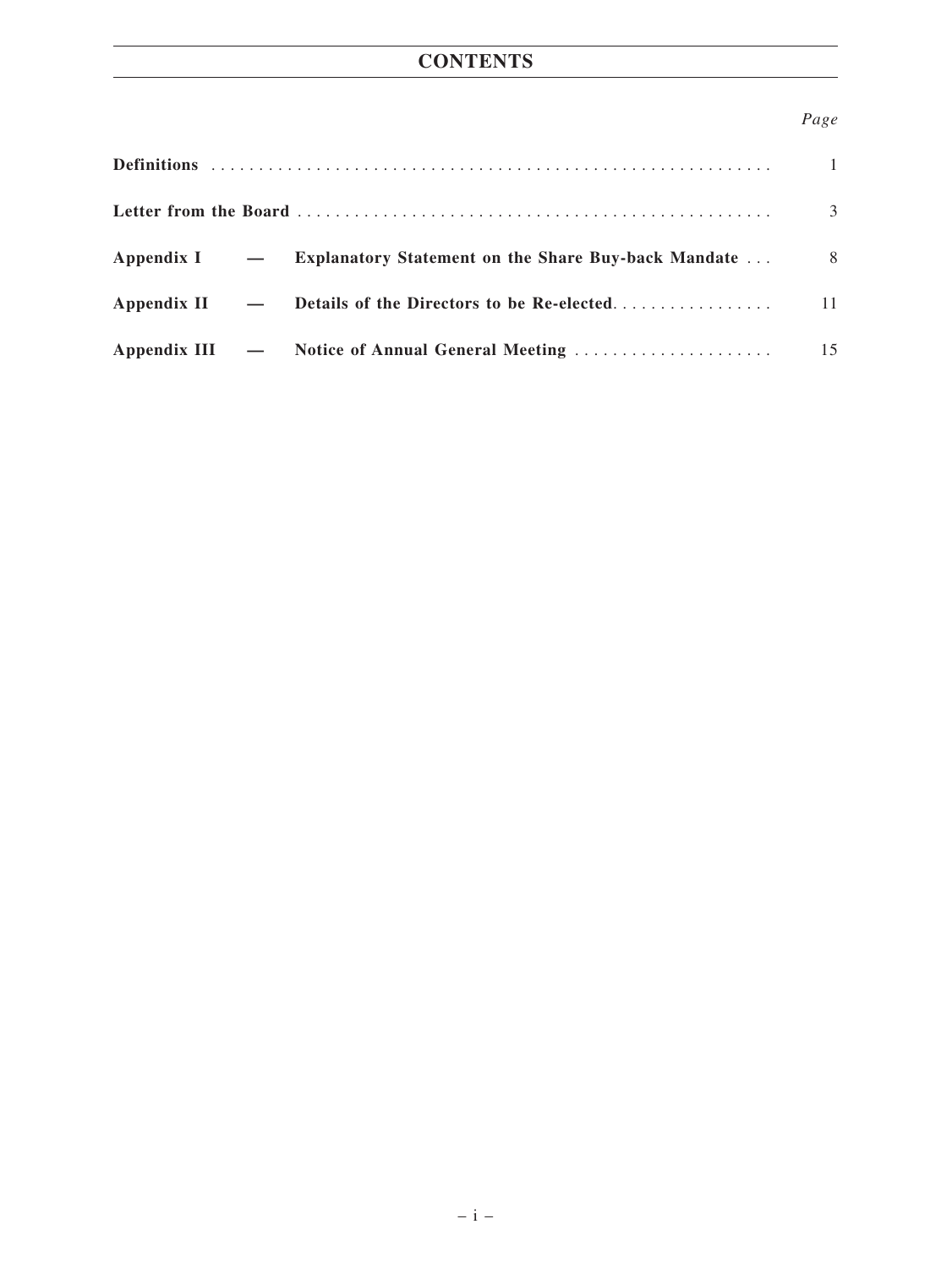# **DEFINITIONS**

*In this circular, unless the context otherwise requires, the following expressions shall have the following meanings:*

| "Annual General Meeting"                   | the annual general meeting of the Company to be held at<br>Conference Room, No. 500 Youquan Road, Haining City,<br>Jiaxing City, Zhejiang Province, China on Thursday, 30<br>June 2022 at 10:00 a.m. or any adjournment thereof, the<br>notice of which is set out in Appendix III of this circular |
|--------------------------------------------|-----------------------------------------------------------------------------------------------------------------------------------------------------------------------------------------------------------------------------------------------------------------------------------------------------|
| "Articles of Association" or<br>"Articles" | the articles of association of the Company                                                                                                                                                                                                                                                          |
| "Board"                                    | the board of Directors                                                                                                                                                                                                                                                                              |
| "Company"                                  | Morris Home Holdings Limited (慕容家居控股有限公司),<br>an exempted company incorporated under the laws of the<br>Cayman Islands with limited liability, whose Shares are<br>listed on the Main Board of the Stock Exchange with<br>stock code: 1575                                                          |
| "Director(s)"                              | the director(s) of the Company                                                                                                                                                                                                                                                                      |
| "Extended Issue Mandate"                   | the mandate proposed to be granted to the Directors at the<br>Annual General Meeting to extend the Share Issue<br>Mandate by the addition thereto the number of Shares<br>bought-back by the Company pursuant to the Share<br>Buy-back Mandate                                                      |
| "General Mandates"                         | collectively, the Share Issue Mandate, the Share Buy-back<br>Mandate and the Extended Issue Mandate                                                                                                                                                                                                 |
| "Group"                                    | the Company and its subsidiaries                                                                                                                                                                                                                                                                    |
| "HK\$"                                     | Hong Kong dollars, the lawful currency of Hong Kong                                                                                                                                                                                                                                                 |
| "Hong Kong"                                | the Hong Kong Special Administrative Region of the<br>People's Republic of China                                                                                                                                                                                                                    |
| "Latest Practicable Date"                  | 23 May 2022, being the latest practicable date prior to the<br>printing of this circular for the purpose of ascertaining<br>certain information contained in this circular                                                                                                                          |
| "Listing Rules"                            | the Rules Governing the Listing of Securities on the Stock<br>Exchange                                                                                                                                                                                                                              |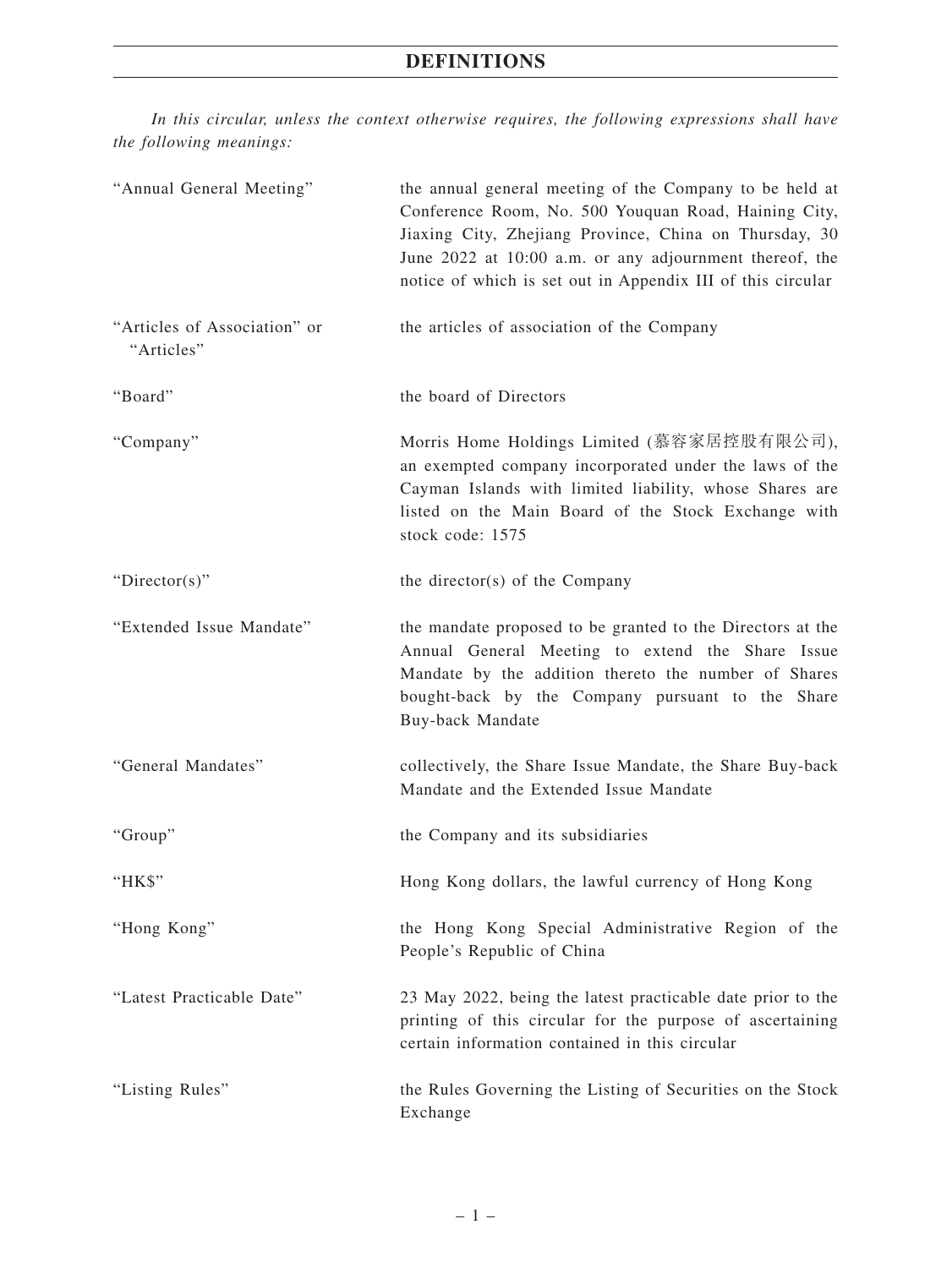# **DEFINITIONS**

| "Morris PRC"             | 慕容集團有限公司 (Morris Group Company Limited*), a<br>company established in the PRC with limited liability and<br>owned as to 85% by Mr. Zou Gebing (鄒格兵) (our<br>chairman, chief executive officer and executive Director)<br>and 15% by his spouse, Ms. Wu Xiangfei ( ) ( ) $\hat{\mathbb{R}}$ )                             |
|--------------------------|--------------------------------------------------------------------------------------------------------------------------------------------------------------------------------------------------------------------------------------------------------------------------------------------------------------------------|
| "PRC"                    | the People's Republic of China                                                                                                                                                                                                                                                                                           |
| "SFO"                    | the Securities and Futures Ordinance, Chapter 571 of the<br>Laws of Hong Kong                                                                                                                                                                                                                                            |
| "Share $(s)$ "           | ordinary shares in the share capital of the Company of<br>US\$0.001 each                                                                                                                                                                                                                                                 |
| "Share Buy-back Mandate" | a general and unconditional mandate proposed to be<br>granted to the Directors at the Annual General Meeting to<br>exercise the power of the Company to buy-back such<br>number of Shares up to 10% of the total number of Shares<br>in issue as at the date of passing the relevant resolution<br>granting such mandate |
| "Share Issue Mandate"    | a general and unconditional mandate proposed to be<br>granted to the Directors at the Annual General Meeting to<br>allot, issue and deal with Shares not exceeding 20% of the<br>total number of the Shares in issue as at the date of<br>passing of the relevant resolutions granting such mandate                      |
| "Shareholder(s)"         | $holder(s)$ of the Share(s)                                                                                                                                                                                                                                                                                              |
| "Stock Exchange"         | The Stock Exchange of Hong Kong Limited                                                                                                                                                                                                                                                                                  |
| "Takeovers Code"         | the Code on Takeovers and Mergers issued by the<br>Securities and Futures Commission of Hong Kong                                                                                                                                                                                                                        |
| $``q_0"$                 | per cent.                                                                                                                                                                                                                                                                                                                |

\* *For identification purpose only.*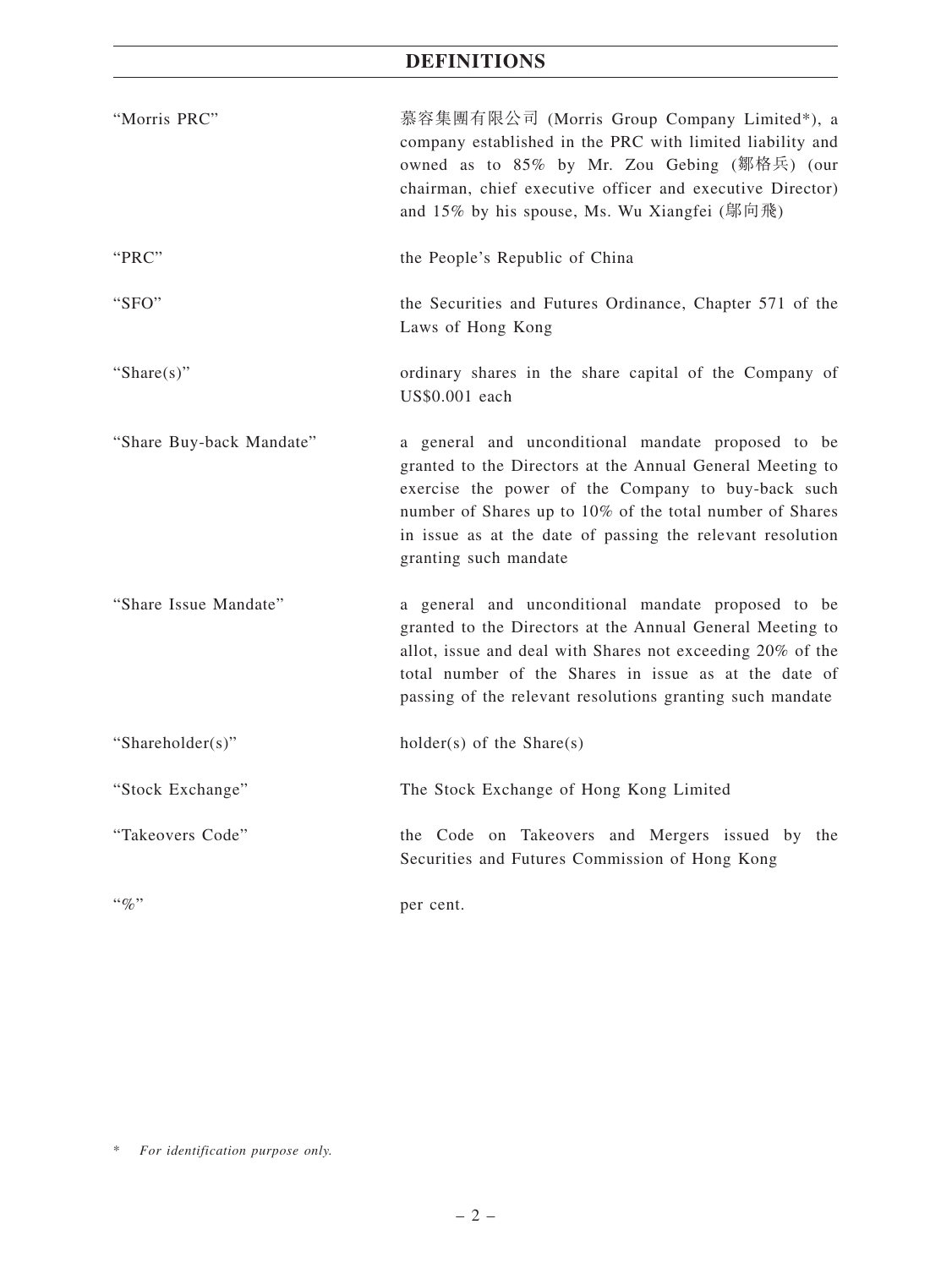

# **MORRIS HOME HOLDINGS LIMITED 慕容家居控股有限公司**

*(Incorporated in the Cayman Islands with limited liability)* **(Stock Code: 1575)**

*Executive Directors:* Mr. Zou Gebing *(Chairman and Chief Executive Officer)* Mr. Shen Zhidong Mr. Wu Yueming

*Independent Non-Executive Directors:* Ms. Wu Weixia Mr. Tan Tianhong Ms. Zhao Hongyan

*Registered Office:* Cricket Square Hutchins Drive P.O. Box 2681 Grand Cayman KY1-1111 Cayman Islands

*Headquarters in PRC:* No. 500 Youquan Road Haining Economic Development Zone Zhejiang Province, PRC

*Principal place of business in Hong Kong:* Room 708–709, Laford Centre 838 Lai Chi Kok Road Cheung Sha Wan Hong Kong

30 May 2022

*To the Shareholders*

Dear Sir or Madam,

# **(1) GENERAL MANDATES FOR THE ISSUE AND BUY-BACK OF SHARES (2) RE-ELECTION OF DIRECTORS AND (3) NOTICE OF ANNUAL GENERAL MEETING**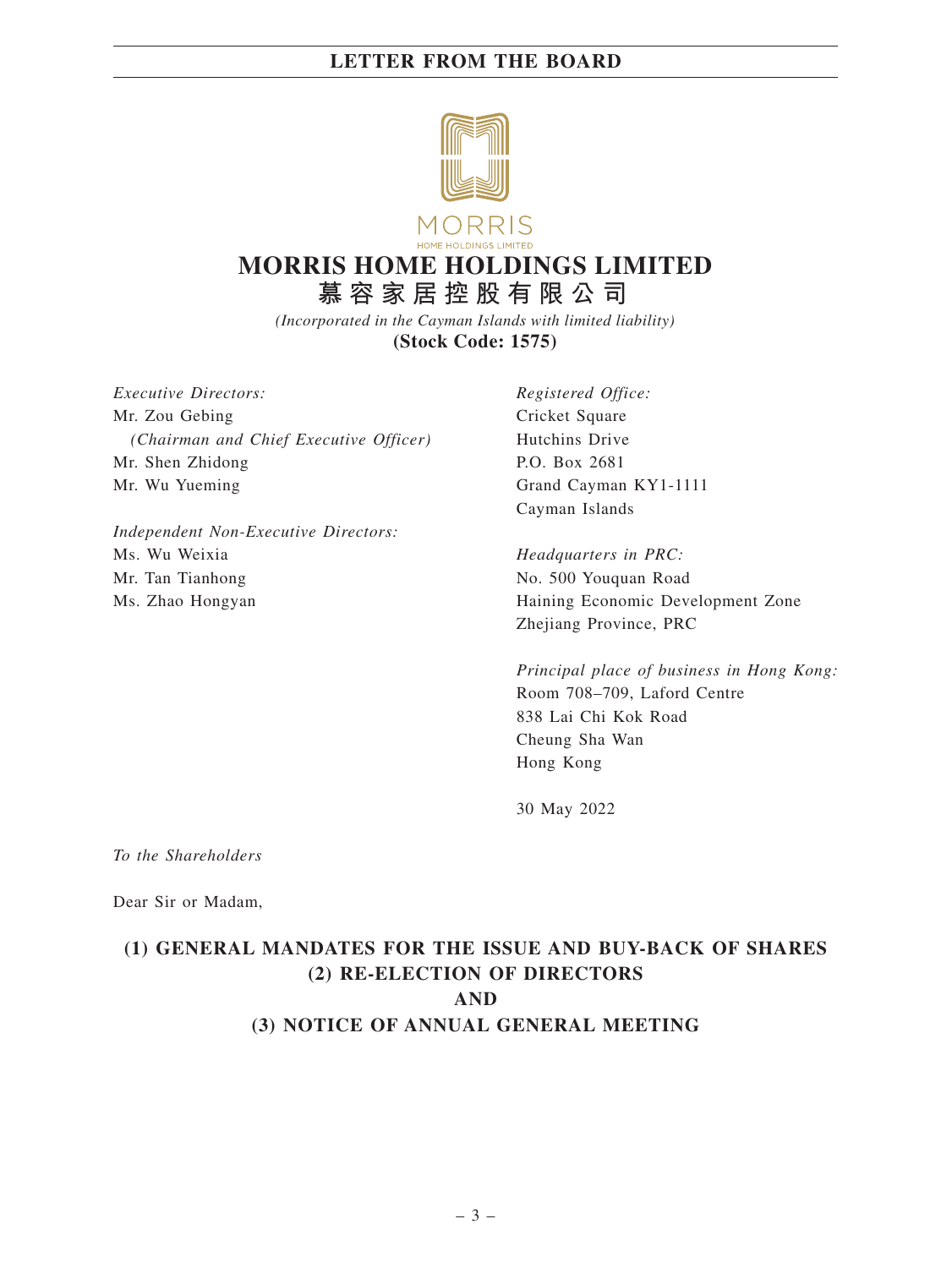#### **1. INTRODUCTION**

The purpose of this circular is to give you notice of the Annual General Meeting, and information on matters to be dealt at the Annual General Meeting, *inter alia*:

- (a) the grant to the Directors of the General Mandates; and
- (b) the re-election of the Directors.

#### **2. GENERAL MANDATES**

Pursuant to the ordinary resolutions passed by the then Shareholders at the annual general meeting of the Company held on 18 June 2021, general mandates were granted to the Directors to issue and buy-back Shares and an extended mandate was granted to extend the share issue mandate by the number of shares bought-back under the share buy-back mandate. Such mandates will lapse at the conclusion of the Annual General Meeting.

Ordinary resolutions will be proposed at the Annual General Meeting to seek approval of the Shareholders to:

- (i) grant to the Directors the Share Issue Mandate to allot, issue and deal with Shares not exceeding 20% of the total number of issued Shares as at the date of passing of the proposed ordinary resolution at the Annual General Meeting;
- (ii) grant to the Directors the Share Buy-back Mandate to repurchase such number of Shares up to 10% of the total number of issued Shares as at the date of passing of the proposed ordinary resolution at the Annual General Meeting; and
- (iii) subject to passing of the ordinary resolutions in respect of items (i) and (ii) above, extend the Share Issue Mandate by the addition of such number of Shares as are bought-back by the Company pursuant to the Share Buy-back Mandate, provided that this Extended Issue Mandate shall not exceed 10% of the number of the Shares in issue as at the date of passing of the proposed ordinary resolution at the Annual General Meeting.

The General Mandates will continue in force until whichever is the earlier of: (i) the conclusion of the next annual general meeting of the Company, unless the authority is renewed conditionally or unconditionally at such meeting; or (ii) the revocation or variation by ordinary resolution of the shareholders in general meeting.

On the basis of 1,200,000,000 Shares in issue as at the Latest Practicable Date and assuming that no further Shares are issued or repurchased between the Latest Practicable Date and the date of the Annual General Meeting, the Company would be allowed to allot and issue a maximum of 240,000,000 Shares under the Share Issue Mandate and buy-back a maximum of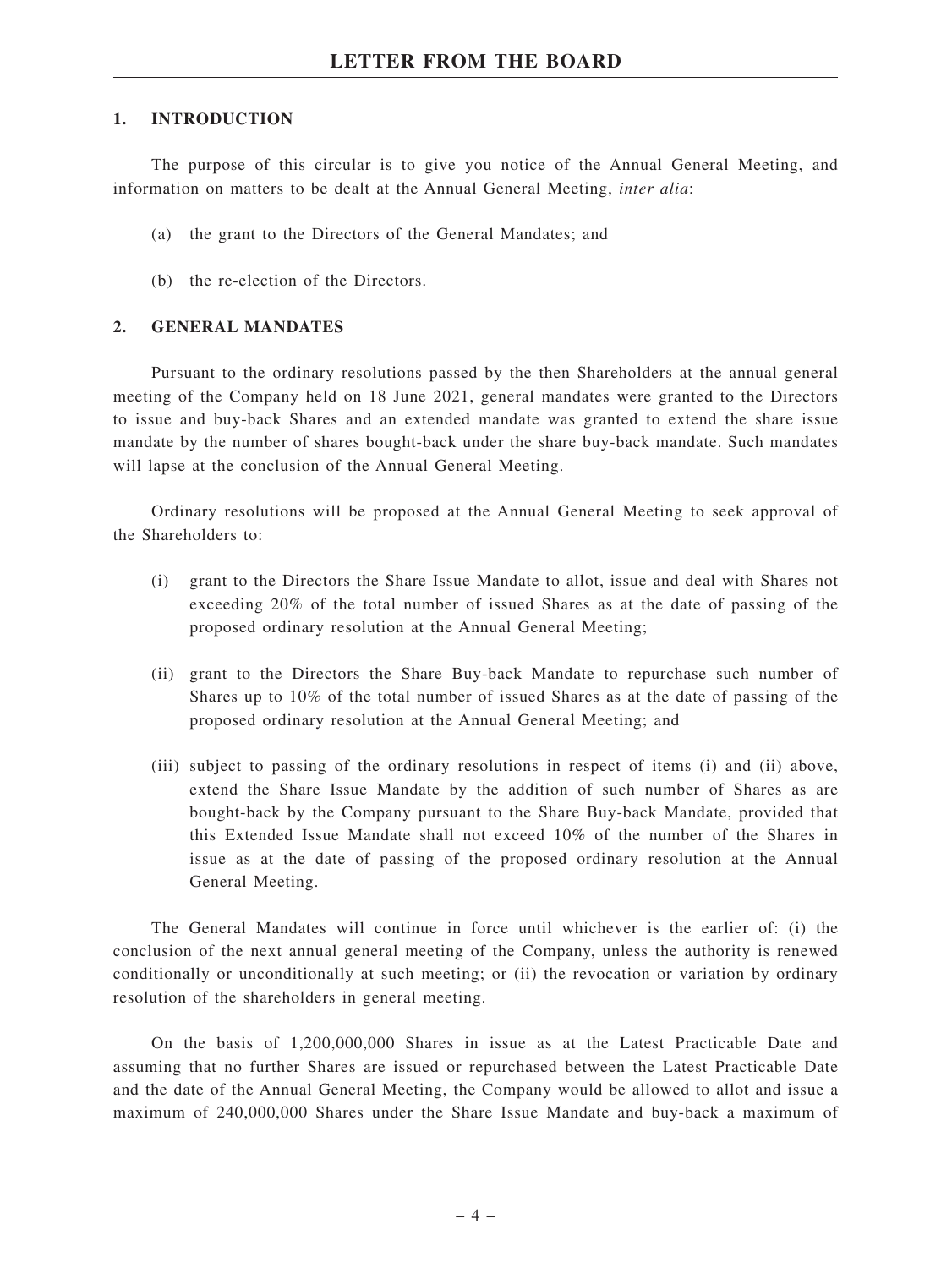120,000,000 Shares under the Share Buy-back Mandate. The Directors wish to state that they have no immediate plan to buy-back any Shares pursuant to the Share Buy-back Mandate.

Pursuant to the Listing Rules, the Company is required to provide Shareholders with the requisite information which is reasonably necessary to enable Shareholders to make an informed decision on whether to vote for or against the resolution relating to the Share Buy-back Mandate. An explanatory statement for such purpose is contained in Appendix I to this circular.

#### **3. RE-ELECTION OF DIRECTORS**

As at the Latest Practicable Date, the Board consisted of three executive Directors, namely Mr. Zou Gebing, Mr. Shen Zhidong and Mr. Wu Yueming, and three independent non-executive Directors, namely Ms. Wu Weixia, Mr. Tan Tianhong and Ms. Zhao Hongyan.

Pursuant to Article 83(3) of the Articles of Association, any Director appointed by the Board to fill a casual vacancy shall hold office until the next general meeting of the Company and any Director appointed by the Board as an addition to the existing Board shall hold office only until the next following annual general meeting of the Company, and in each case the retiring Director shall be eligible for re-election.

Pursuant to Article 84 of the Articles of Association, at every annual general meeting of the Company, one-third of the Directors for the time being (or, if the number of the Directors is not a multiple of three (3), the number nearest to but not less than one-third) shall retire from office by rotation provided that every Director shall be subject to retirement by rotation at least once every three years. Any Director appointed by the Board pursuant to Article 83(3) shall not be taken into account in determining which particular Director or the number of Directors who are to retire by rotation.

Mr. Zou Gebing, Ms. Wu Weixia, Mr. Tan Tianhong and Ms. Zhao Hongyan will retire from office at the Annual General Meeting, and being eligible, offer themselves for re-election.

The Nomination Committee of the Company has reviewed and assessed the background, expertise and experience of the retiring Directors, having regard to the Board Diversity Policy of the Company taking into consideration different diversity factors such as gender, age, cultural and educational background, skills and professional experience, knowledge, length of service and time devotion. The Nomination Committee recommends all Directors retiring at the upcoming Annual General Meeting to stand for re-election.

Particulars of the Directors proposed to be re-elected at the Annual General Meeting are set out in Appendix II to this circular.

#### **4. ANNUAL GENERAL MEETING**

The notice of the Annual General Meeting is set out in Appendix III to this circular. Shareholders are advised to read the notice of the Annual General Meeting and to complete and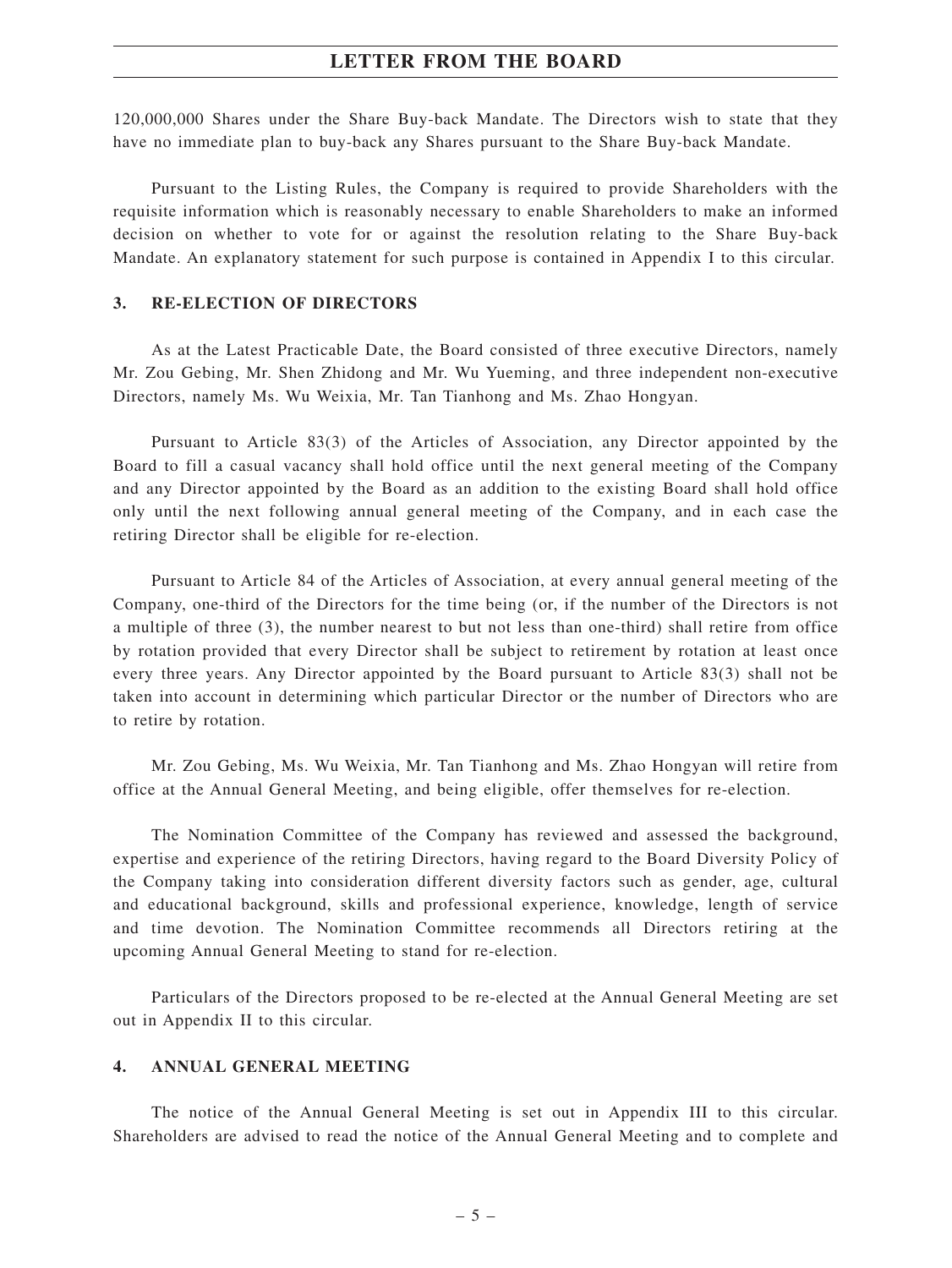return the enclosed form of proxy, which is also published on the website of the Company (www.morrishome.com.hk) and on the website of the Stock Exchange (www.hkexnews.hk), for use at the Annual General Meeting (or any adjournment thereof) in accordance with the instructions printed thereon and deposit the same with the Company's branch share registrar in Hong Kong, Tricor Investor Services Limited, at Level 54, Hopewell Centre, 183 Queen's Road East, Hong Kong as soon as possible but in any event not less than 48 hours before the time appointed for holding of the Annual General Meeting or any adjournment thereof (as the case may be). Completion and return of the form of proxy will not preclude you from attending and voting in person at the Annual General Meeting or any adjourned meeting should you so wish.

Pursuant to Rule 13.39(4) of the Listing Rules, all resolutions set out in the Annual General Meeting's notice will be decided by poll except where the chairman, in good faith, decides to allow a resolution which relates purely to a procedural or administrative matter to be voted on by a show of hands. An announcement of the poll results will be made after the Annual General Meeting in the manner prescribed under Rule 13.39(5) of the Listing Rules.

#### **5. CLOSURE OF REGISTER OF MEMBERS**

To determine the eligibility to attend and vote at the Annual General Meeting, the Company's transfer books and register of members will be closed from Monday, 27 June 2022 to Thursday, 30 June 2022, both days inclusive, during which no transfer of Shares will be effected. In order to qualify for attending and voting at the forthcoming Annual General Meeting, all transfers accompanied by the relevant share certificates must be lodged with the Company's branch share registrar in Hong Kong, Tricor Investor Services Limited, at Level 54, Hopewell Centre, 183 Queen's Road East, Hong Kong not later than 4:30 p.m. on Friday, 24 June 2022.

#### **6. RECOMMENDATIONS**

The Directors are of the opinion that the proposed resolutions referred to in this circular and the notice of Annual General Meeting, including those in relation to the General Mandates and the re-election of retiring Directors, are in the best interests of the Company as well as the Shareholders as a whole. Accordingly, the Directors recommend the Shareholders to vote in favor of all the resolutions set out in the notice of the Annual General Meeting.

#### **7. RESPONSIBILITY STATEMENT**

This circular, for which the Directors collectively and individually accept full responsibility, includes particulars given in compliance with the Listing Rules for the purpose of giving information with regard to the Company. The Directors, having made all reasonable enquires, confirm that to the best of their knowledge and belief the information contained in this circular is accurate and complete in all material respects and not misleading or deceptive, and there are no other matters the omission of which would make any statement herein or this circular misleading.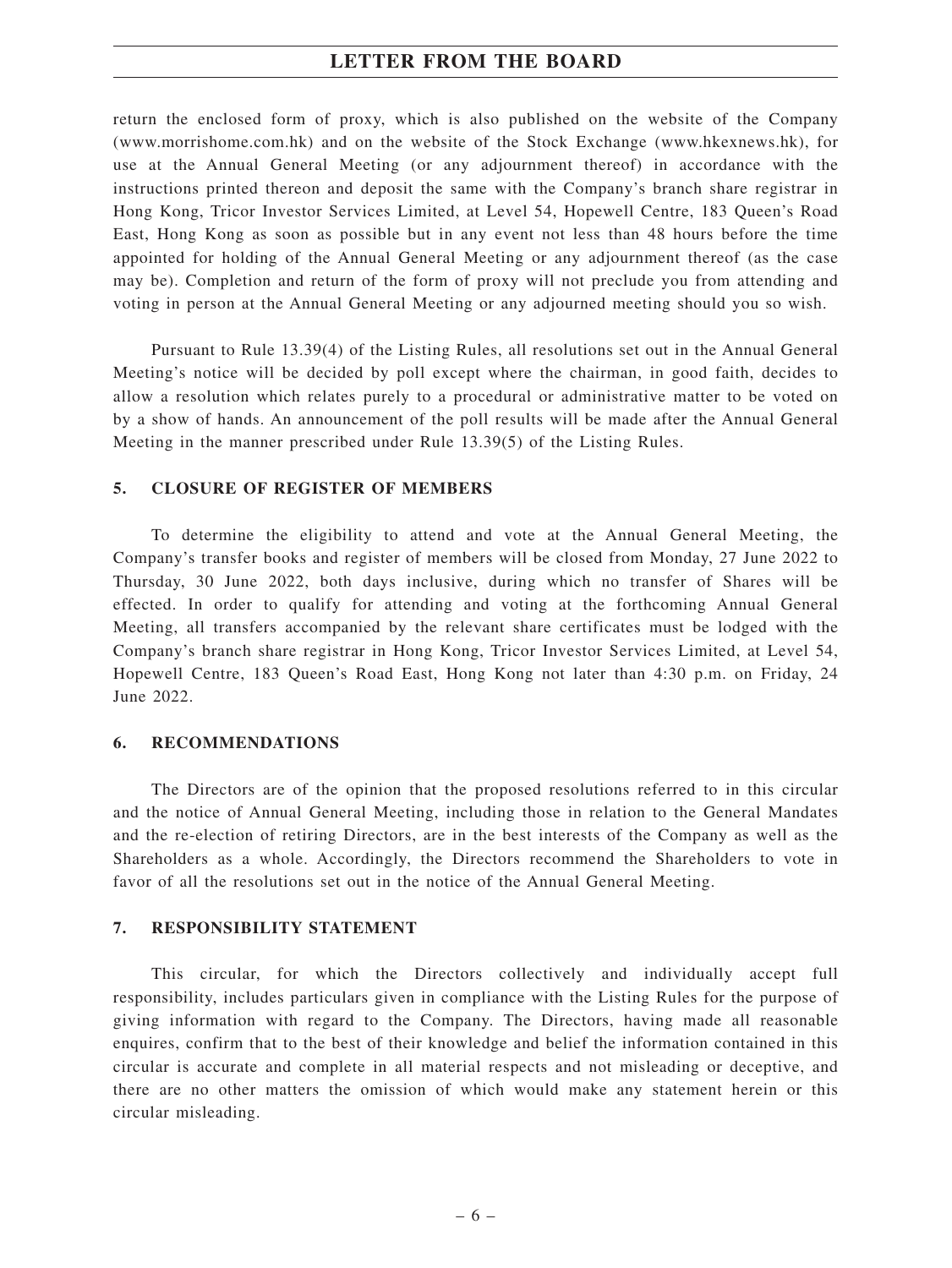### **8. GENERAL INFORMATION**

Your attention is drawn to the additional information set out in the Appendices to this circular.

> Yours faithfully, By order of the Board **Morris Home Holdings Limited Zou Gebing** *Chairman*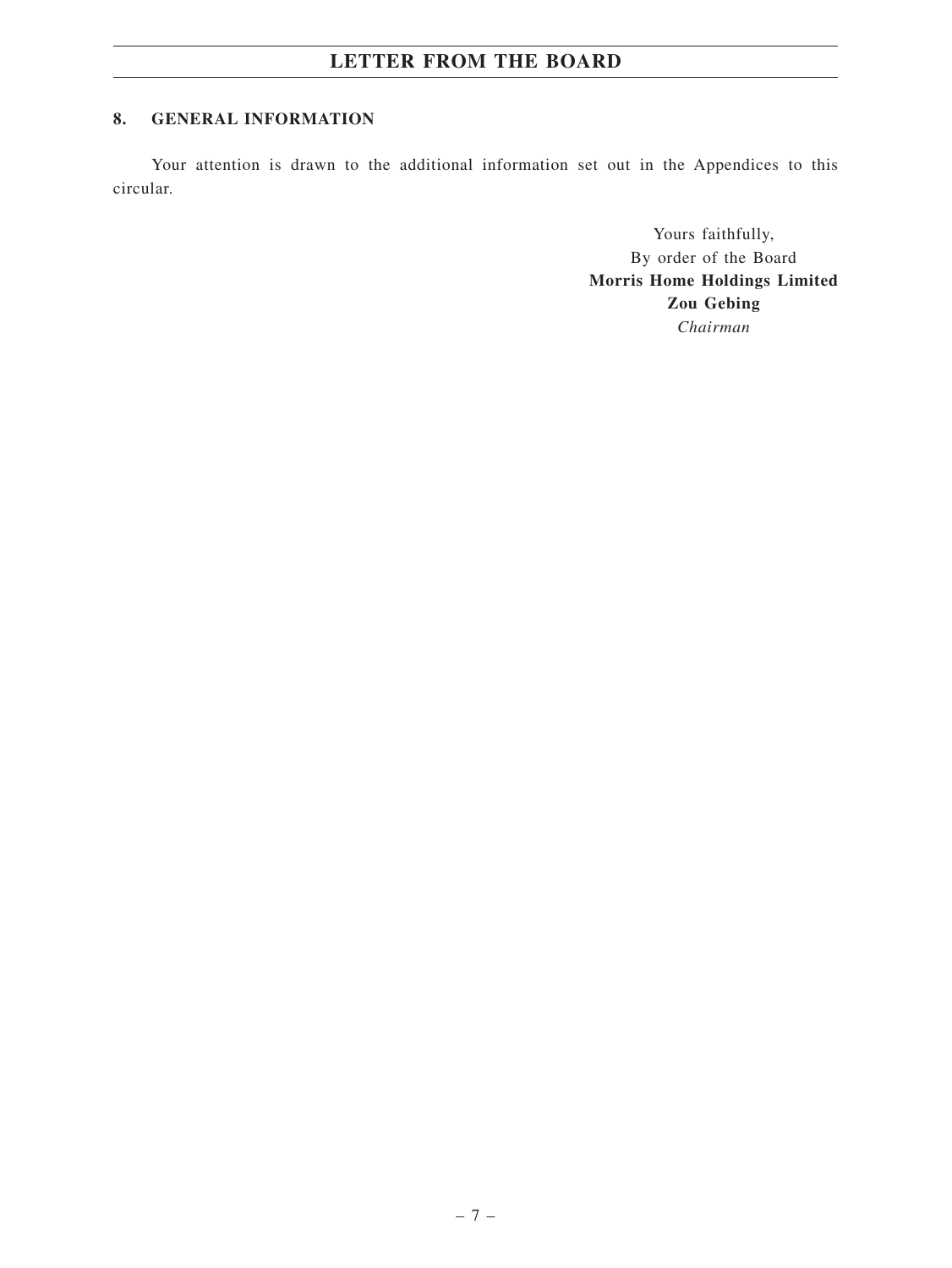### **APPENDIX I EXPLANATORY STATEMENT ON THE SHARE BUY-BACK MANDATE**

The following is an explanatory statement required by the Listing Rules to be sent to Shareholders to enable them to make an informed decision on whether to vote for or against the ordinary resolution to be proposed at the Annual General Meeting in relation to the granting of the Share Buy-back Mandate.

#### **EXERCISE OF THE SHARE BUY-BACK MANDATE**

As at the Latest Practicable Date, a total of 1,200,000,000 Shares were issued. Subject to the passing of the resolution granting the Share Buy-back Mandate and on the basis that no further Shares are issued or bought back during the period from the Latest Practicable Date to the date of the Annual General Meeting, the Company will be allowed under the Share Buy-back Mandate to buy-back a maximum of 120,000,000 Shares, being 10% of the total number of issued Shares as at the date of the passing of the relevant resolution at the Annual General Meeting.

#### **REASONS FOR BUY-BACKS**

Whilst the Directors do not at present intend to immediately buy-back any Shares, they believe that the flexibility afforded by the Share Buy-back Mandate granted to them if the relevant ordinary resolution to approve the same is passed would be beneficial to the Company.

Buy-backs of Shares will only be made when the Directors believe that such buy-backs will benefit the Company and the Shareholders. Such buy-backs may, depending on the market conditions and funding arrangements at the time, lead to an enhancement of the net assets of the Company and/or its earnings per Share.

#### **FUNDING OF BUY-BACKS**

In buying back Shares, the Company may only apply funds legally available for such buy-backs in accordance with its memorandum of association and the Articles of Association, the laws of the Cayman Islands and the Listing Rules. The Company may not buy-back Shares on the Stock Exchange for consideration other than cash or for settlement otherwise than in accordance with the trading rules of the Stock Exchange from time to time.

To the extent that a buy-back is funded entirely from the available cash flow or working capital facilities of the Company, there might be a material adverse impact on the working capital or gearing position of the Company (as compared with the position disclosed in its most recent published audited accounts for the year ended 31 December 2021) in the event that the Share Buy-back Mandate is exercised in full. However, the Directors do not propose to exercise the Share Buy-back Mandate to such an extent that would, in the circumstances, have a material adverse effect on the working capital requirements or the gearing position of the Company which in the opinion of the Directors are from time to time not appropriate for the Company.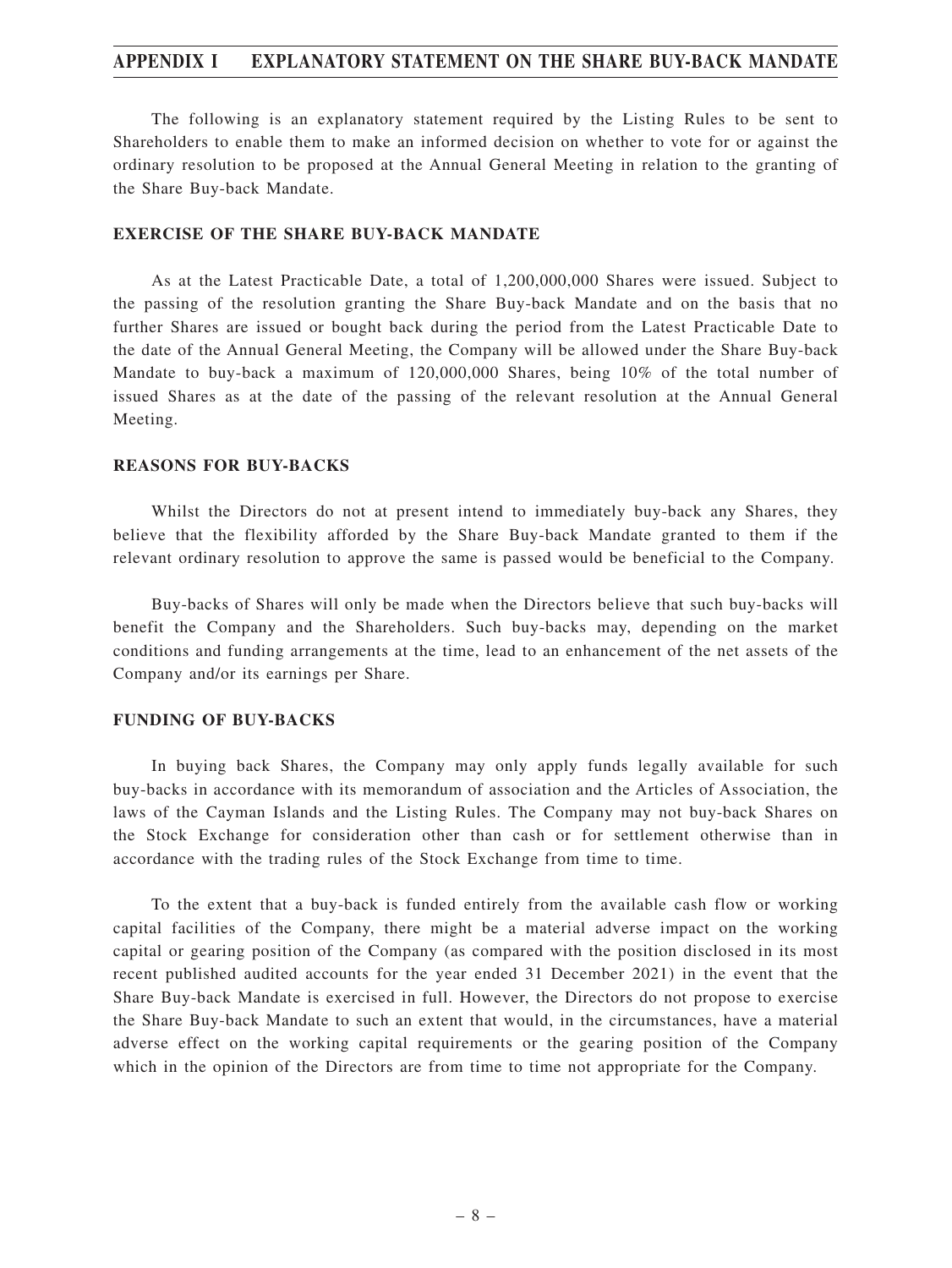#### **APPENDIX I EXPLANATORY STATEMENT ON THE SHARE BUY-BACK MANDATE**

#### **DISCLOSURE OF INTERESTS**

None of the Directors and, to the best of the knowledge of the Directors having made all reasonable enquiries, none of their close associates (as defined in the Listing Rules) have any present to sell any Shares to the Company, if and when the Share Buy-back Mandate is exercised.

No core connected person (as defined in the Listing Rules) of the Company has notified the Company that he/she/it has a present intention to sell Shares to the Company, nor has undertaken not to do so, if the Share Buy-back Mandate is exercised.

#### **DIRECTORS' UNDERTAKING**

The Directors have undertaken to the Stock Exchange that, so far as the same may be applicable, they will exercise the Share Buy-back Mandate in accordance with the Listing Rules, the memorandum of association of the Company, the Articles of Association and the laws of the Cayman Islands.

#### **SHARE BUY-BACKS MADE BY THE COMPANY**

No buy-backs of Shares have been made by the Company (whether on the Stock Exchange or otherwise) during the last 6 months immediately preceding the Latest Practicable Date. The Company operates a Restricted Share Award Scheme but Shares acquired by the trustee under the scheme are not regarded as buy-backs of Shares by the Company.

#### **TAKEOVERS CODE**

If, as a result of a buy-back of Shares by the Company, a Shareholder's proportionate interest in the voting rights of the Company increases, such increase will be treated as an acquisition for the purpose of the Takeovers Code. As a result, a Shareholder or group of Shareholders acting in concert, depending on the level of increase of its or their shareholding, could obtain or consolidate control of the Company and become obliged to make a mandatory offer in accordance with Rule 26 or Rule 32 of the Takeovers Code.

To the best knowledge and belief of the Company, and as recorded in the registers required to be kept by the Company under section 336 of the SFO, as at the Latest Practicable Date, Morris Capital Limited, a controlling Shareholder which is owned as to 85% by Mr. Zou Gebing (the chairman and the chief executive officer of the Company and an executive Director) and 15% by his spouse, Ms. Wu Xiangfei, has an interest in 666,500,000 Shares, representing approximately 55.5% of the issued share capital of the Company. In the event that the Directors exercise in full the power to buy-back Shares which is proposed to be granted pursuant to the Share Buy-back Mandate, the shareholding of Morris Capital Limited would be increased to approximately 61.7% of the then total issued Shares. Such increases will not give rise to any obligation to make a mandatory offer in accordance with Rule 26 and Rule 32 of the Takeovers Code.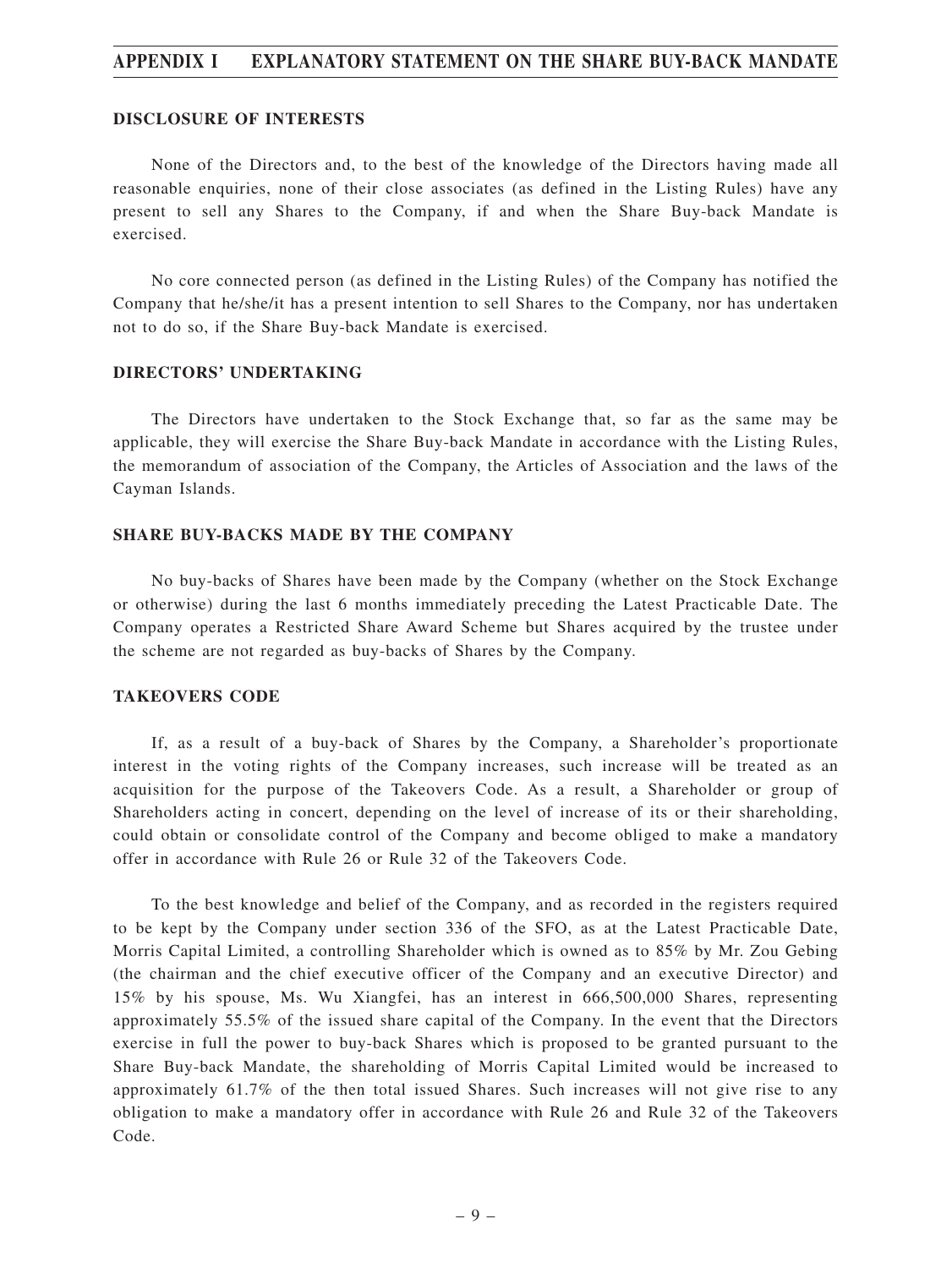# **APPENDIX I EXPLANATORY STATEMENT ON THE SHARE BUY-BACK MANDATE**

The Listing Rules prohibit a company from making a buy-back on the Stock Exchange if such buy-back would result in less than 25% (or such other prescribed minimum percentage as determined by the Stock Exchange) of the issued share capital of a company be held by the public. The Directors do not propose to buy-back the Shares which would result in less than the prescribed minimum percentage of the Shares be held by the public.

### **MARKET PRICES**

The highest and lowest market prices at which the Shares have been traded on the Stock Exchange during the previous 12 months and up to the Latest Practicable Date were as follows:

|                                         | <b>Traded Market Price</b> |        |
|-----------------------------------------|----------------------------|--------|
|                                         | <b>Highest</b>             | Lowest |
|                                         | HK\$                       | HK\$   |
| 2021                                    |                            |        |
| May                                     | 0.168                      | 0.131  |
| June                                    | 0.350                      | 0.128  |
| July                                    | 0.240                      | 0.144  |
| August                                  | 0.192                      | 0.140  |
| September                               | 0.200                      | 0.130  |
| October                                 | 0.260                      | 0.170  |
| November                                | 0.250                      | 0.158  |
| December                                | 0.179                      | 0.135  |
| 2022                                    |                            |        |
| January                                 | 0.265                      | 0.087  |
| February                                | 0.109                      | 0.077  |
| March                                   | 0.140                      | 0.070  |
| April                                   | 0.219                      | 0.049  |
| May (up to the Latest Practicable Date) | 0.117                      | 0.081  |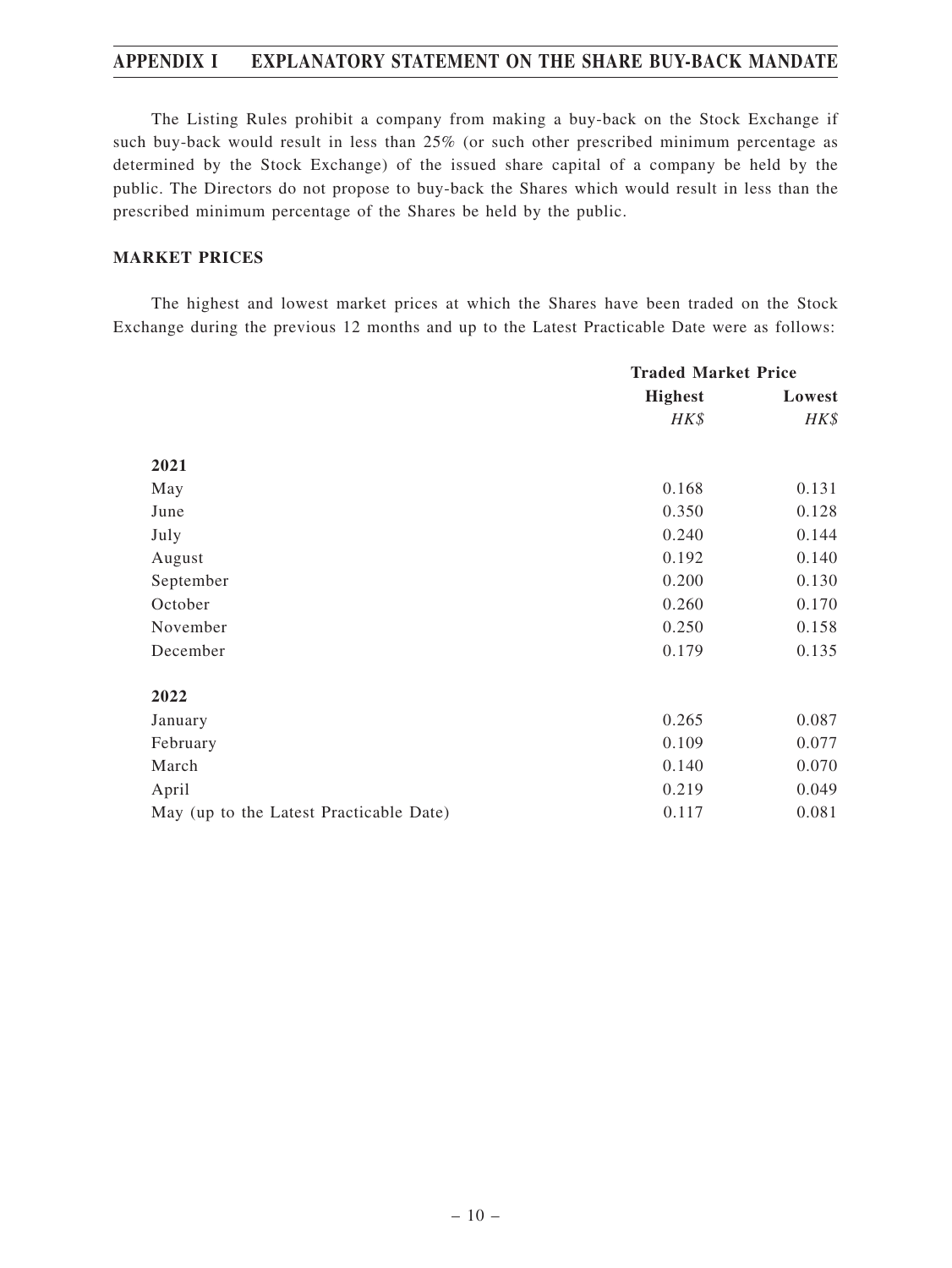Set out below are the personal particulars of the Directors proposed to be re-elected at the Annual General Meeting:

#### **DIRECTORS**

**Mr. Zou Gebing**, aged 45, is the chairman and chief executive officer of the Group and was appointed as an executive Director on 18 March 2016. He is responsible for overseeing and mapping the Group's growth strategy and overall management.

Prior to joining the Group, he was the marketing and development manager in Zhejiang Kasen Industrial Group Co., Ltd., and was deputy general manager in Hongyang Group Co., Ltd., from July 1997 to March 2000 and from May 2000 to March 2002, respectively, and had been mainly responsible for exploration and development of overseas markets of sofas and other furniture. He joined Morris PRC as part of its management team in May 2002, served as its vice chairman and general manager since February 2005, and became the chairman of Morris PRC in January 2012.

Mr. Zou obtained a bachelor's degree in English from Shanghai International Studies University in the PRC in July 1997 and a master's degree in business administration for senior management from Zhejiang University in the People's Republic of China (the "**PRC**") in March 2007. He had also served as a corporate tutor for MBA postgraduates in the Management School of Zhejiang University from April 2007 to March 2012. Mr. Zou was accredited as a senior economist by the Senior Economist Qualification Committee of Zhejiang Province in December 2007.

With over 20 years of industry experience as mentioned above, Mr. Zou is an experienced entrepreneur in furniture manufacturing related businesses.

Mr. Zou's spouse, Ms. Wu Xiangfei (one of the controlling shareholders of the Company), is a cousin of Mr. Shen Zhidong's spouse.

As at the Latest Practicable Date, Morris Capital Limited, a controlling shareholder which is owned as to 85% by Mr. Zou and 15% by his spouse, Ms. Wu Xiangfei, has an interest in 666,500,000 Shares, representing approximately 55.5% of the issued share capital of the Company.

Mr. Zou is currently a director of the following subsidiaries of the Company, namely, Morris International Group Limited, Masia Investments Limited, Mstar International Group Limited, Musa International Limited, Mstar Home Furnishings Limited, Mstar International Group (HK) Limited, Morris Fashion Home HK Limited, MorriSofa Global Inc., Mstar International Trading (HK) Limited, MorriSofa Europe Limited, Zhejiang Morris Fashion Home Company Limited\*, Hunan Morris Fashion Home Company Limited\*, Zhejiang Apollo Leather

<sup>\*</sup> The English names of these entities represent management's best effort at translating their Chinese names as these entities did not register any official English names.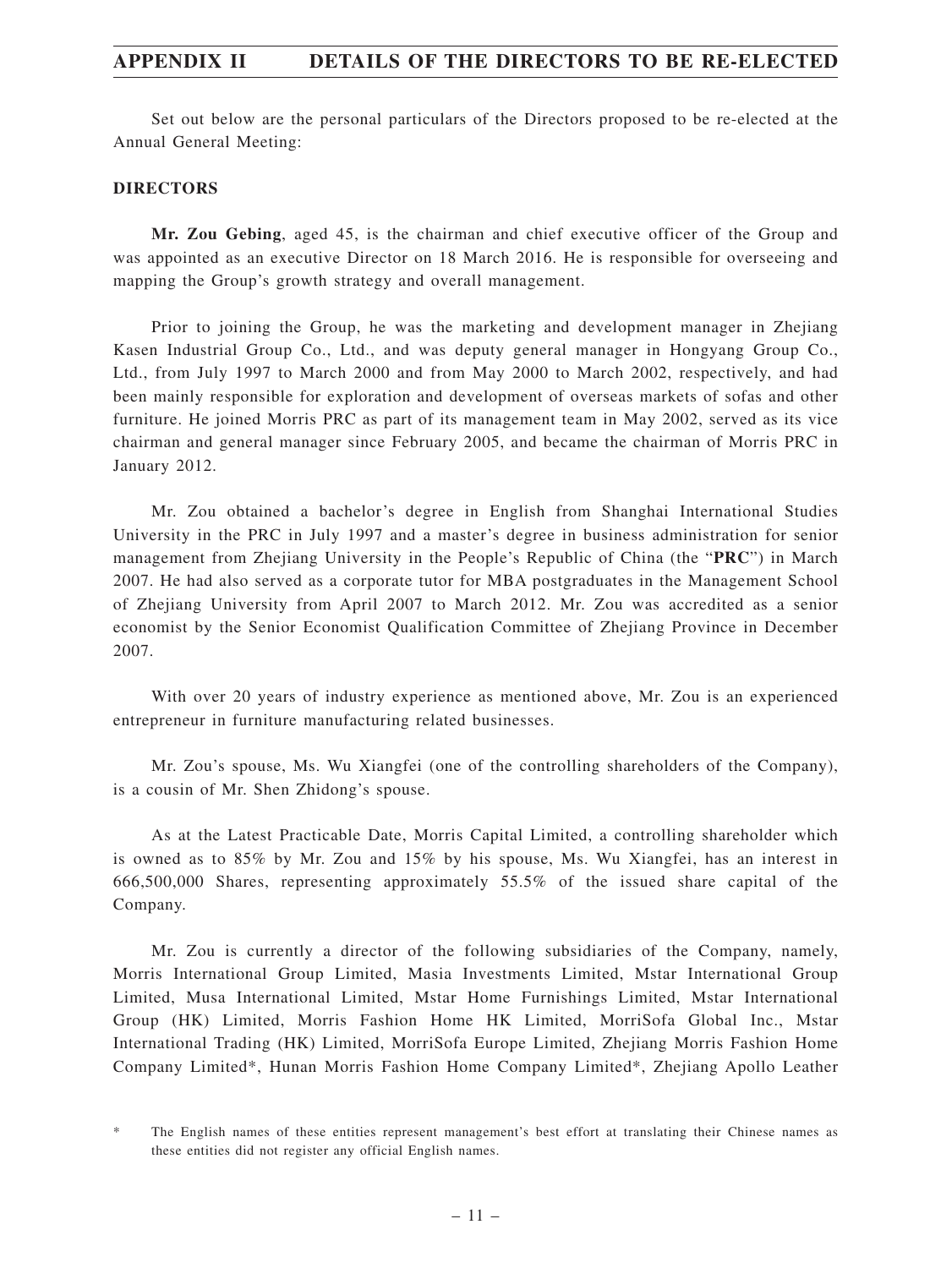Products Company Limited\*, Zhejiang Morris Furniture Company Limited\*, Zhejiang Muhua Home Co., Limited.

Mr. Zou, as an executive Director, has entered into a service contract with the Company for a fixed term of three years, unless terminated by not less than three months' notice in writing served by either party on the other expiring at the end of the initial term. Mr. Zou will be subject to retirement by rotation and re-election at the general meetings of the Company in accordance with the Articles of Association.

Mr. Zou is entitled to a director's fee of HK\$380,000 per month, which was determined by reference to his skill, knowledge and experience and his duties and responsibilities with the Company.

**Ms. Wu Weixia,** aged 48, was appointed as an independent non-executive Director of the Company on 14 April 2022 and is mainly responsible for supervising and providing independent judgement to the Board. She is also the chairlady of the Audit Committee and a member of each of the Remuneration Committee and Nomination Committee.

Ms. Wu holds a master's degree of Professional Accounting from Shanghai University of Finance and Economics. She is a practicing member of the Chinese Institute of Certified Public Accountants. She joined Shanghai D&M Baychine Certified Public Accountants Co., Limited since 2010 and is currently served as the chief accountant. Ms. Wu has over 20 years of extensive experience in accounting, finance, auditing and taxation.

Ms. Wu, as an independent non-executive Director, has entered into a letter of appointment with the Company. There is no specific term or proposed length of service for an independent non-executive Director under the letters of appointment. Ms. Wu is subject to retirement by rotation and re-election at general meetings of the Company.

Ms. Wu is entitled to a director's fee of HK\$15,000 per month, which was determined by reference to her skill, knowledge and experience and her duties and responsibilities with the Company.

**Mr. Tan Tianhong**, aged 47, was appointed as an independent non-executive Director of the Company on 14 April 2022 and is mainly responsible for supervising and providing independent judgement to the Board. He is also the chairman of the Remuneration Committee and a member of each of the Audit Committee and Nomination Committee.

Mr. Tan holds a bachelor's degree of Electronic Engineering and Instrumentation from Xian Shiyou University. During the period from May 2015 to December 2017, he was the Managing Director of Zhejiang University Environmental Engineering Co., Limited. During the period from January 2018 to December 2021, he has been the Sales Director of Shanghai AEGIS Industrial Safety Co., Limited ("**AEGIS**"). The shares of AEGIS (Stock code: 430234) have been quoted on the National Equities Exchange and Quotations System during the period from 2 July 2013 to 11 March 2021.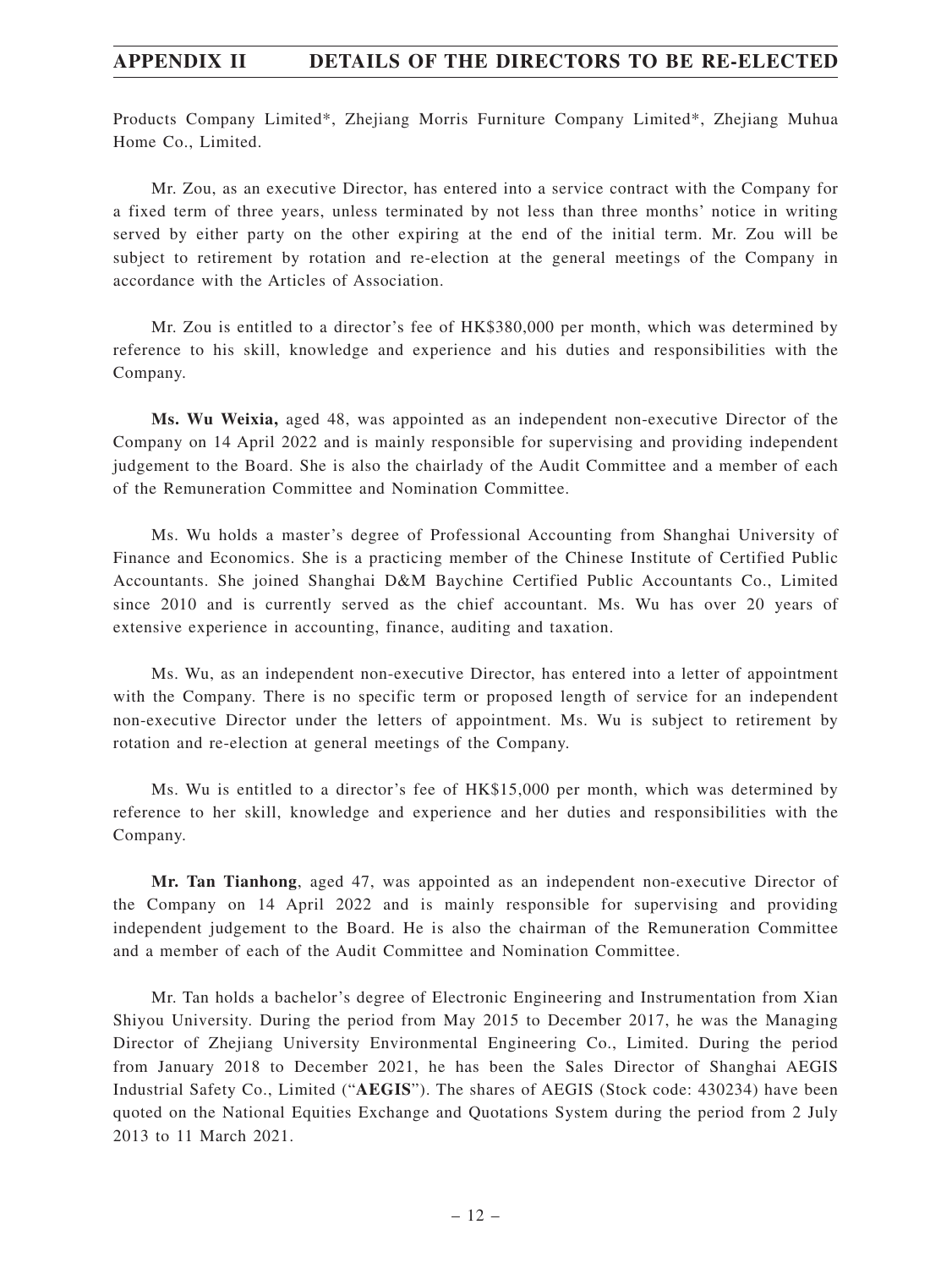Mr. Tan, as an independent non-executive Director, has entered into a letter of appointment with the Company. There is no specific term or proposed length of service for an independent non-executive Director under the letters of appointment. Mr. Tan is subject to retirement by rotation and re-election at general meetings of the Company.

Mr. Tan is entitled to a director's fee of HK\$15,000 per month, which was determined by reference to his skill, knowledge and experience and his duties and responsibilities with the Company.

**Ms. Zhao Hongyan**, aged 59, was appointed as an independent non-executive Director of the Company on 14 April 2022 and is mainly responsible for supervising and providing independent judgement to the Board. She is also the chairlady of the Nomination Committee and a member of each of the Audit Committee and Remuneration Committee.

Ms. Zhao obtained a bachelor's degree of Economics from Xinjiang University of Finance & Economics in 1985, a master's degree of Economics (Finance) from Xiamen University in 1998 and a Doctor of Management Science and Engineering from Donghua University in 2008. Ms. Zhao initially served as a professor in Donghua University in 2012, and was employed as a Doctoral advisor in 2013. Ms. Zhao is currently the executive committee member of China Society of World Economics.

Ms. Zhao, as an independent non-executive Director, has entered into a letter of appointment with the Company. There is no specific term or proposed length of service for an independent non-executive Director under the letters of appointment. Ms. Zhao is subject to retirement by rotation and re-election at general meetings of the Company.

Ms. Zhao is entitled to a director's fee of HK\$15,000 per month, which was determined by reference to her skill, knowledge and experience and her duties and responsibilities with the Company.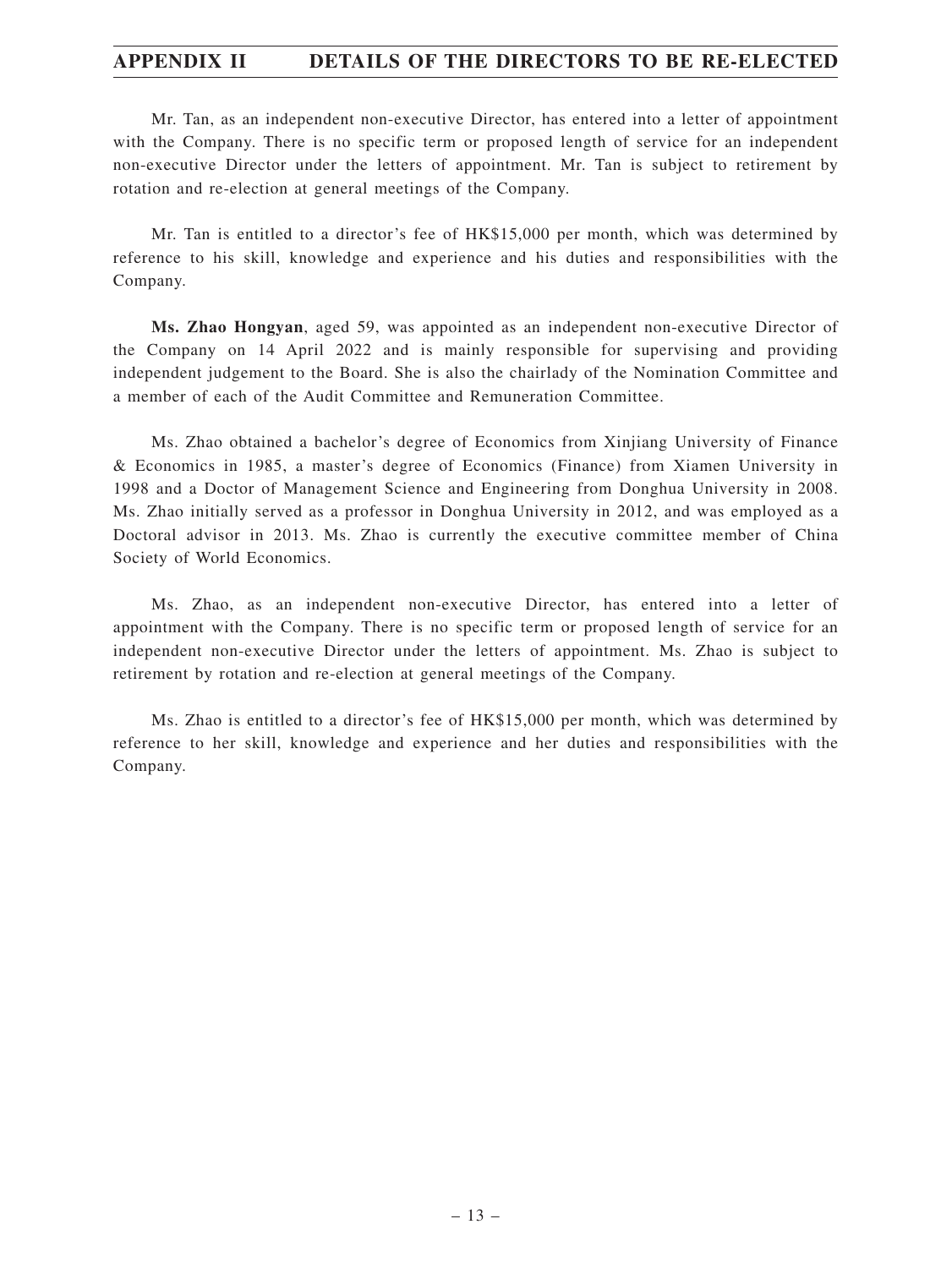#### **GENERAL**

To the best of the Directors' knowledge, information and belief after having made all reasonable enquiries, each of the re-electing Directors confirmed to the Company that save as disclosed above (a) he/she does not on the Latest Practicable Date hold, and has not in the last three years held, any directorship in other public listed companies in Hong Kong or overseas; (b) as at the Latest Practicable Date, he/she does not hold any other positions in the Company or its subsidiaries; (c) he/she does not have any relationships with any other directors, senior management, substantial or controlling shareholders of the Company; and (d) as at the Latest Practicable Date, he/she does not have any other interest or deemed interest in the Shares or underlying Shares within the meaning of Part XV of the SFO.

Save as disclosed above, there is no other information relating to the re-electing Directors that is required to be disclosed pursuant to Rules  $13.51(2)(h)$  to (v) of the Listing Rules and there is no other matter relating to their re-elections that needs to be brought to the attention of the Shareholders.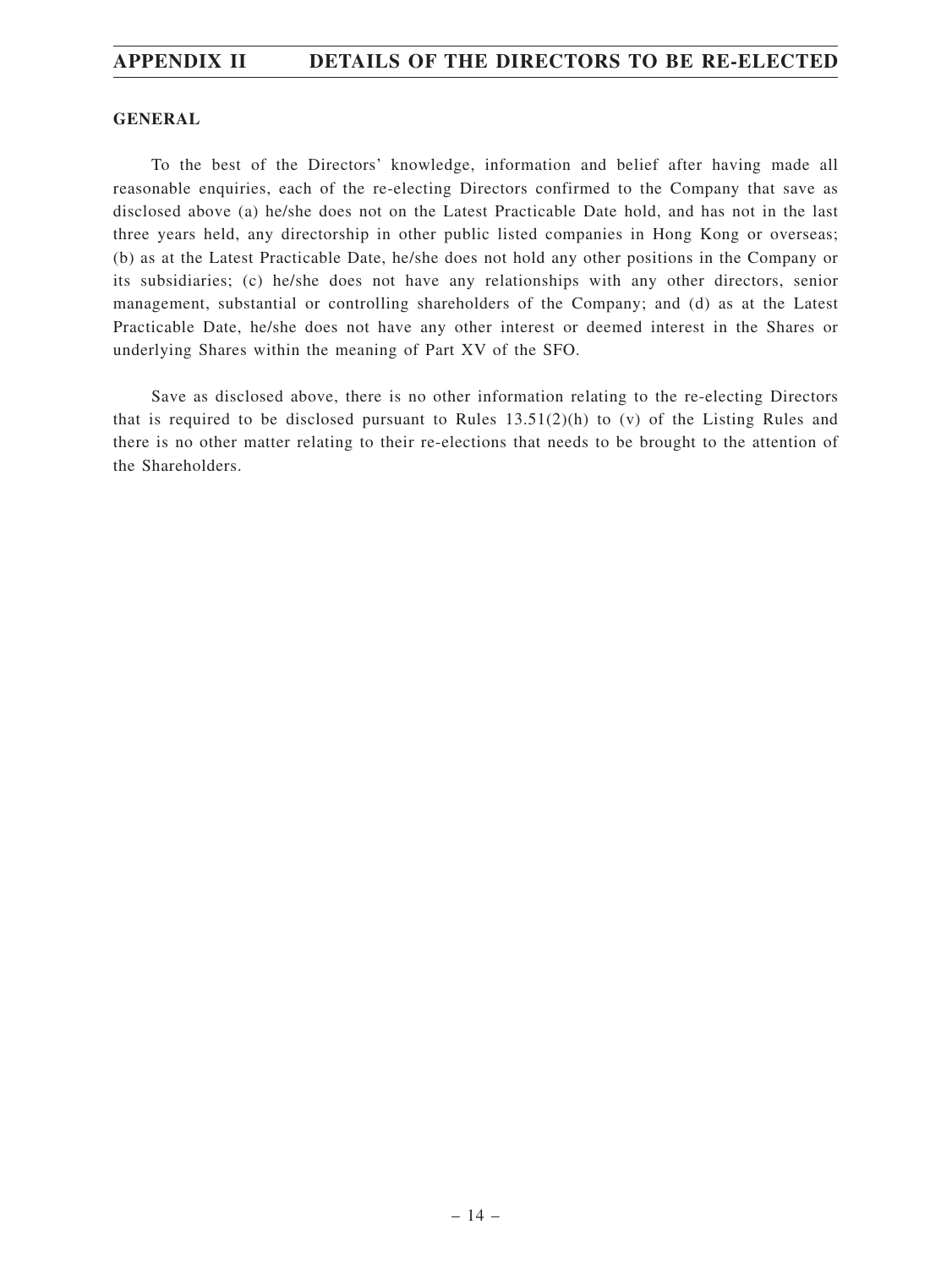

# **MORRIS HOME HOLDINGS LIMITED**

**慕容家居控股有限公司** *(Incorporated in the Cayman Islands with limited liability)* **(Stock Code: 1575)**

# **NOTICE OF ANNUAL GENERAL MEETING**

**NOTICE IS HEREBY GIVEN THAT** an annual general meeting (the "**Annual General Meeting**") of Morris Home Holdings Limited (the "**Company**") will be held at Conference Room, No. 500 Youquan Road, Haining City, Jiaxing City, Zhejiang Province, China on Thursday, 30 June 2022 at 10:00 a.m. for the following purposes:

- 1. To receive, consider and adopt the audited consolidated financial statements of the Company, the reports of the directors (the "**Directors**") and Independent Auditor of the Company for the year ended 31 December 2021;
- 2. To approve the re-election of Mr. Zou Gebing as an executive Director;
- 3. To approve the re-election of Ms. Wu Weixia as an independent non-executive Director;
- 4. To approve the re-election of Mr. Tan Tianhong as an independent non-executive Director;
- 5. To approve the re-election of Ms. Zhao Hongyan as an independent non-executive Director;
- 6. To authorise the board of Directors (the "**Board**") to fix the Directors' remuneration;
- 7. To re-appoint HLB Hodgson Impey Cheng Limited as Independent Auditor and authorize the Board to fix its remuneration;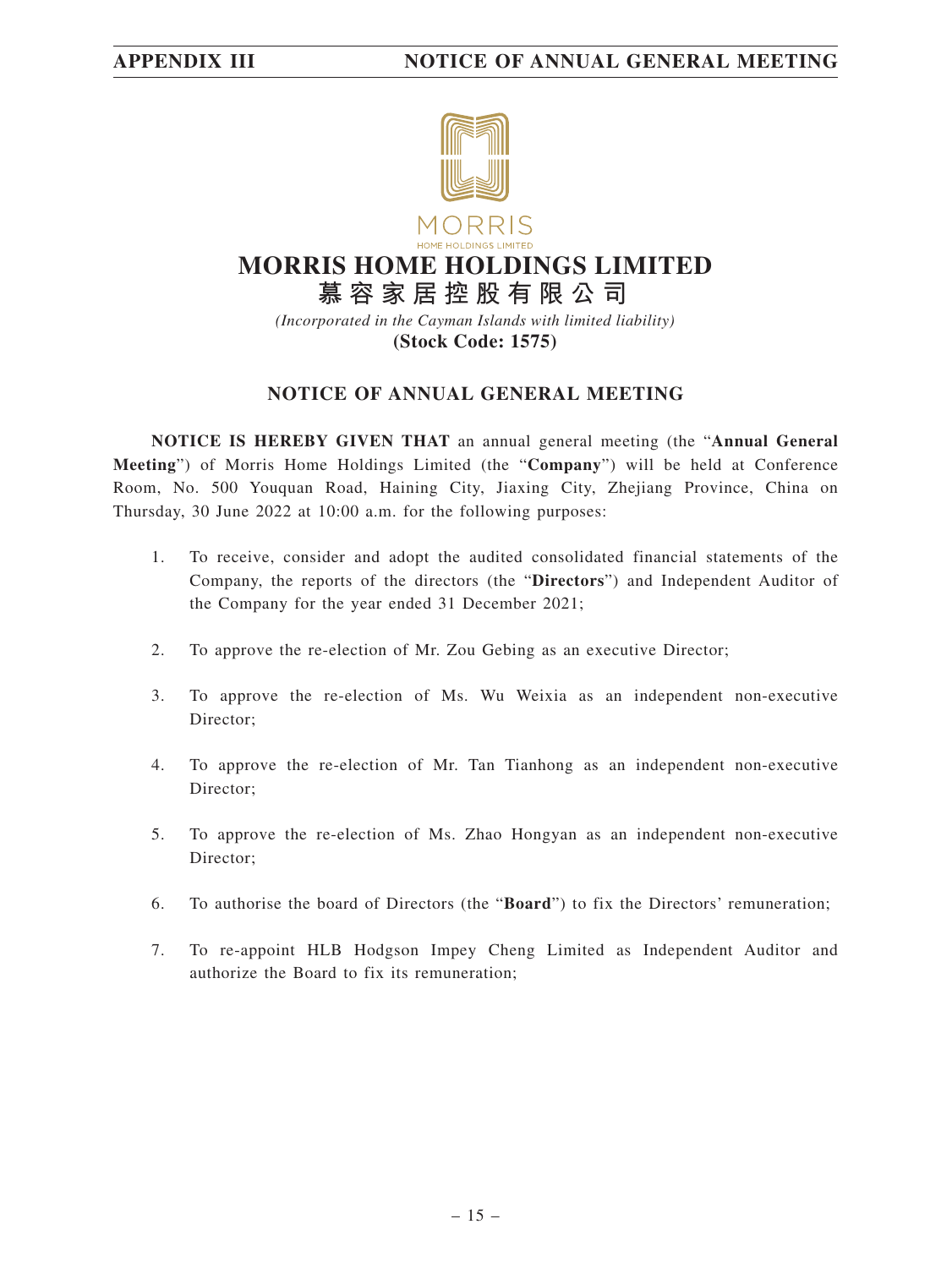8. To consider and, if thought fit, to pass with or without amendments, the following resolution as an ordinary resolution:

## "**THAT**:

- (a) subject to paragraphs (c) and (d) below, the exercise by the Directors during the Relevant Period (as hereinafter defined) of all the powers of the Company (the "**Share Issue Mandate**") to allot, issue and deal with additional shares of the Company or securities convertible or exchangeable into shares, or options, warrants or similar rights to subscribe for shares or such convertible or exchangeable into securities of the Company and to make or grant offers, agreements and/or options (including bonds, warrants and debentures convertible into shares of the Company) which may require the exercise of such powers be and is hereby generally and unconditionally approved;
- (b) the approval in paragraph (a) above shall be in addition to any other authorisation given to the Directors and shall authorise the Directors during the Relevant Period to make or grant offers, agreements and/or options, securities convertible or exchangeable into shares or similar rights, the making, issuing or granting of which might require the exercise of such power after the end of the Relevant Period;
- (c) the total number of shares allotted or agreed conditionally or unconditionally to be allotted (whether pursuant to options or otherwise) by the Directors during the Relevant Period pursuant to the approval in paragraph (a) above, otherwise than pursuant to (i) a Rights Issue (as hereinafter defined) or (ii) the grant or exercise of any option under the option scheme of the Company or any other option, scheme or similar arrangement for the time being adopted for the grant or issue to officers and/or employees of the Company and/or any of its subsidiaries of shares or rights to acquire shares of the Company; or (iii) any scrip dividend or similar arrangement providing for the allotment of shares in lieu of the whole or part of a dividend on shares of the Company in accordance with the articles of association of the Company in force from time to time; or (iv) any issue of shares in the Company upon the exercise of rights of subscription or conversion under the terms of any existing convertible notes issued by the Company or any existing securities of the Company which carry rights to subscribe for or are convertible into shares of the Company, shall not exceed 20% of the total number of issued shares of the Company as at the date of passing this resolution, and the said approval shall be limited accordingly;
- (d) the Share Issue Mandate shall be limited by the applicable rules and requirements of The Stock Exchange of Hong Kong Limited (the "**Stock Exchange**") as amended from time to time, including the restrictions for using the Share Issue Mandate to issue (i) securities convertible into new Shares for cash consideration, if the initial conversion price of such convertible securities is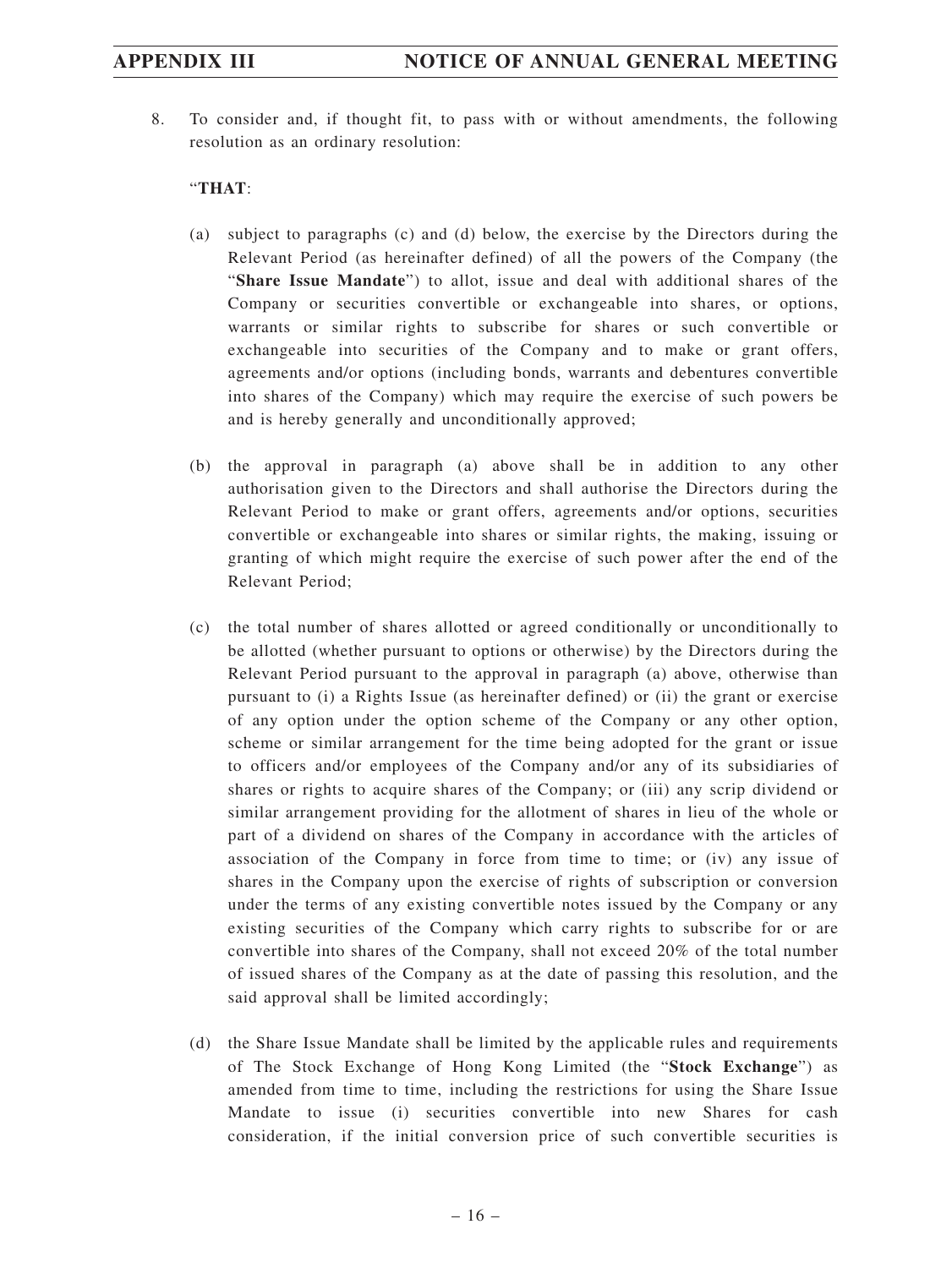lower than the Benchmarked Price (as hereinafter defined) of the Shares at the time of the relevant placing; and (ii) warrants, options or similar rights to subscribe for new Shares or securities convertible into new Shares for cash consideration;

for the purpose of this resolution:

- (i) "Relevant Period" means the period from the passing of this resolution until whichever is the earlier of: (I) the conclusion of the next annual general meeting of the Company, unless the authority is renewed conditionally or unconditionally at such meeting; or (II) the revocation or variation by ordinary resolution of the shareholders in general meeting;
- (ii) "Rights Issue" means an offer of shares of the Company, or offer or issue of warrants, options or other securities giving rights to subscribe for shares open for a period fixed by the Directors to holders of shares of the Company whose names appear on the register of members on a fixed record date in proportion to their holdings of shares (subject to such exclusion or other arrangements as the Directors may deem necessary or expedient in relation to fractional entitlements or, having regard to any restrictions or obligations under the laws of, or the requirements of, or the expense or delay which may be involved in determining the exercise or extent of any restrictions or obligations under the laws of, or the requirements of, any jurisdiction applicable to the Company, any recognised regulatory body or any stock exchange applicable to the Company); and
- (iii) "Benchmarked Price" means the higher of: (a) the closing price on the date of the relevant placing agreement or other agreement involving the proposed issue of securities under the Share Issue Mandate; and (b) the average closing price in the 5 trading days immediately prior to the earlier of: (i) the date of announcement of the placing or the proposed transaction or arrangement involving the proposed issue of securities under the Share Issue Mandate; (ii) the date of the placing agreement or other agreement involving the proposed issue of securities under the Share Issue Mandate; and (iii) the date on which the placing or subscription price is fixed."
- 9. To consider and, if thought fit, to pass the following resolution (with or without modification) as an ordinary resolution of the Company:

### "**THAT**:

(a) subject to paragraph (c) below, the exercise by the Directors during the Relevant Period (as hereinafter defined) of all the powers of the Company (the "**Share Buy-back Mandate**") to buy-back its shares on the Stock Exchange or on any other stock exchange on which the shares of the Company may be listed and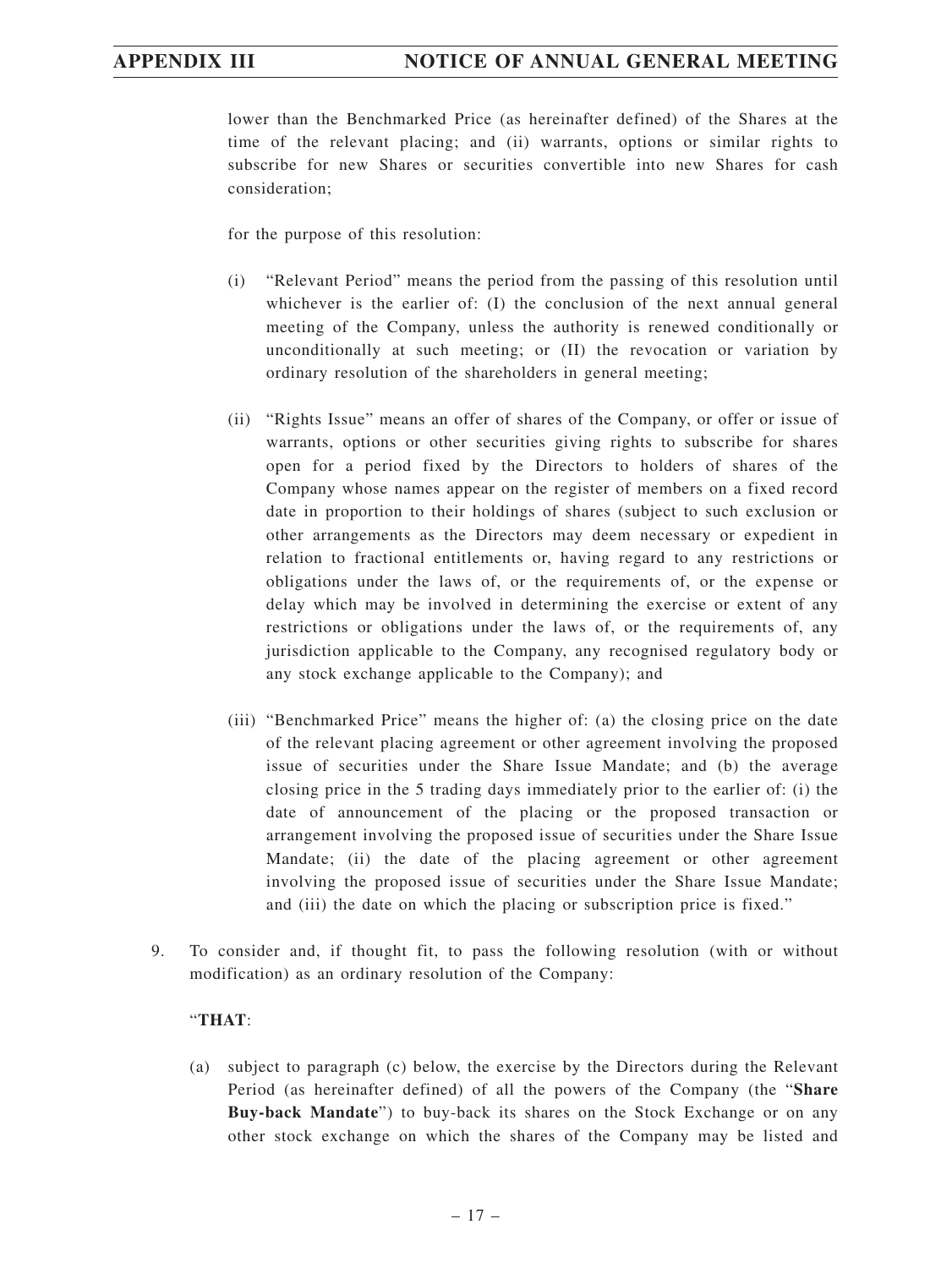recognised by the Securities and Futures Commission and the Stock Exchange for this purpose, and subject to and in accordance with all applicable laws and regulations, and is hereby generally and unconditionally approved;

- (b) the approval in paragraph (a) shall be in addition to any other authorisation given to the Directors and shall authorise the Directors on behalf of the Company during the Relevant Period to procure the Company to buy-back its shares at a price determined by the Directors;
- (c) the total number of shares of the Company which are authorised to be bought back by the Directors pursuant to the approval in paragraph (a) above shall not exceed 10% of the total number of the issued shares of the Company as at the date of passing this resolution, and the said approval shall be limited accordingly; and
- (d) for the purpose of this resolution, "Relevant Period" means the period from the passing of this resolution until whichever is the earlier of: (I) the conclusion of the next annual general meeting of the Company, unless the authority is renewed conditionally or unconditionally at such meeting; or (II) the revocation or variation by ordinary resolution of the shareholders in general meeting."
- 10. To consider and, if thought fit, to pass the following resolution (with or without modification) as an ordinary resolution of the Company:

"**THAT** conditional upon the passing of resolutions nos. 8 and 9 above, the Share Issue Mandate be and is hereby extended by the addition thereto of the total number of shares of the Company bought back by the Company under the Share Buy-back Mandate, provided that such aggregate number of shares shall not exceed 10% of the total number of the shares of the Company in issue as at the date of passing this resolution."

> By order of the Board **Morris Home Holdings Limited Zou Gebing** *Chairman*

Hong Kong, 30 May 2022

*Registered Office:* Cricket Square Hutchins Drive P.O. Box 2681 Grand Cayman KY1-1111 Cayman Islands

*Principal place of business in Hong Kong:* Room 708–709, Laford Centre 838 Lai Chi Kok Road Cheung Sha Wan Hong Kong